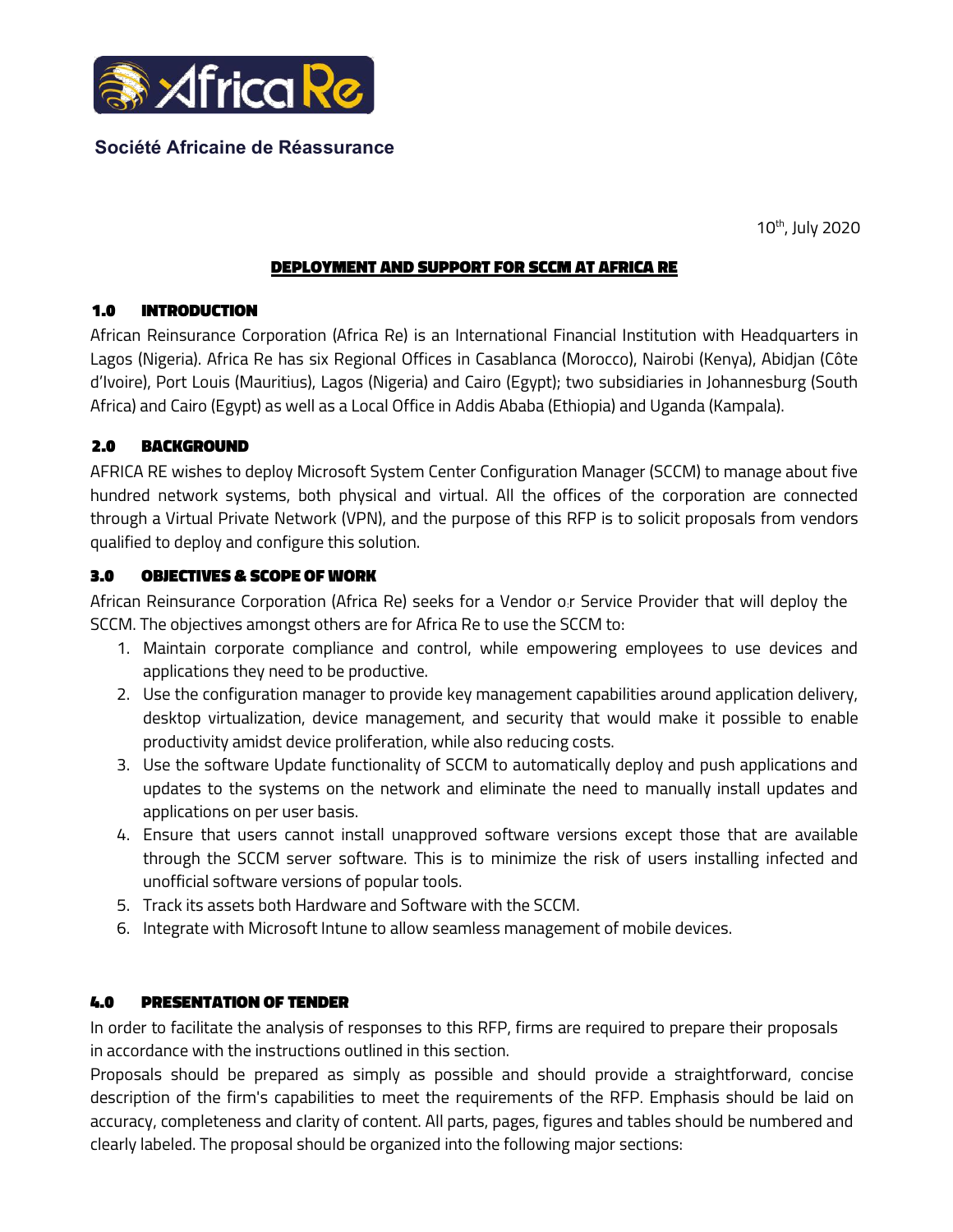| <b>Section</b> | Title                                        |
|----------------|----------------------------------------------|
|                | <b>Executive Summary</b>                     |
|                | Experience of the vendor/firm                |
|                | Technical approach and methodology           |
|                | Work Plan                                    |
| 5              | Organization and Staffing                    |
| 16             | Post Implementation Support                  |
|                | Cost Quotations (professional services fees) |

### Executive summary

This part of the response to the RFP should be limited to a brief narrative highlighting the firm's proposal. The summary should contain as little technical details as possible and should be oriented towards nontechnical personnel. The Executive Summary should not include cost quotations.

### Experience of the Contractor

Vendors must provide the following information about their company so that Africa Re can evaluate their stability and ability to support the commitments set forth in response to the RFP. Africa Re may require a firm to provide additional documentation to support and/or clarify requested information.

### Approach and methodology

Vendors are to explain their understanding of the objectives of the assignment, approach to the services, methodology for providing the said services and expected output.

## Work plan

The main activities of the proposed deployment of the solution should be outlined here. The work plan should be consistent with the Work and Deliverables Schedule.

#### Organization and Staffing

The proposed structure and composition of the vendor's team should be provided along with the list of the main disciplines of the assignment, the key expert responsible as well as proposed technical and support staff.

#### Post Implementation Support

A three months post implementation

#### Cost quotations

The vendor's cost quotations must be itemized according to the services proposed and deliverables.

## 5.0 QUALIFICATION CRITERIA

Vendor must be experienced in deploying the Microsoft SCCM solution Must be Microsoft partner preferably Gold Partners with minimum of 3 years relationship

## 6.0 SELECTION CRITERIA

 Responsiveness to the RFP and demonstrated understanding of the project The experience of the vendor The capability to provide the services hitch free The Cost